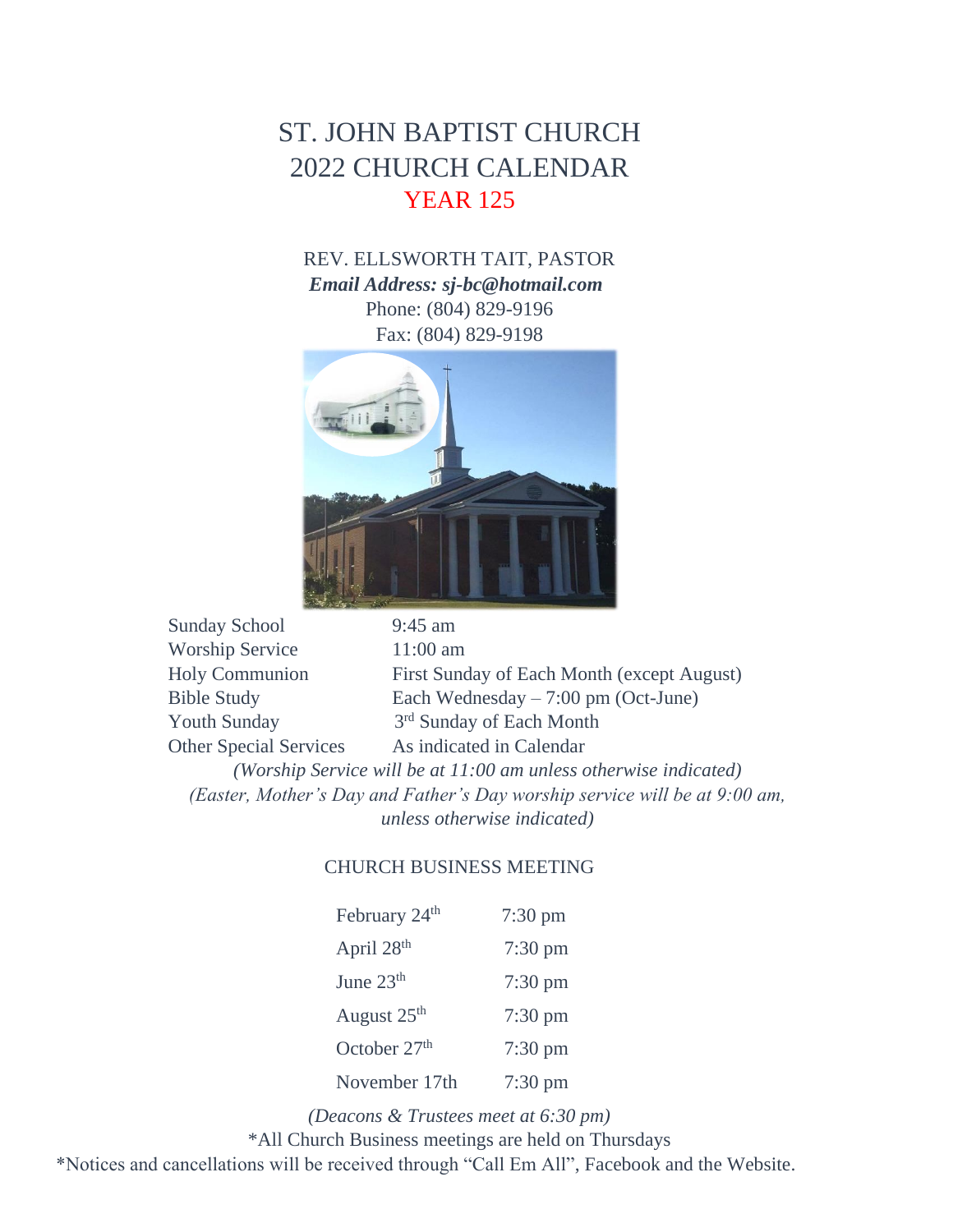### *\*Please note that due to COVID19, Worship Service, Programs and Meetings are subject to change.\**

| <b>Committee</b>                                                   | <b>Meeting Schedule – SJBC Ministries</b><br><b>Meeting Dates and Times (all are subject to change)</b> |
|--------------------------------------------------------------------|---------------------------------------------------------------------------------------------------------|
| <b>Baptizing</b>                                                   | 1 <sup>st</sup> Sunday of each month as needed                                                          |
| <b>Bible Study</b>                                                 | Wednesdays $-7:00$ pm                                                                                   |
| <b>Board of Christian Education</b><br>Mrs. Christina Jones, Chair | <b>TBA</b>                                                                                              |
| Deacons<br>Deacon Harold Charity                                   | <b>TBA</b>                                                                                              |
| Feedmore<br>Rev. Vance Jones                                       | 1 <sup>st</sup> Thursday of each month                                                                  |
| <b>Greeters Ministry</b><br>Ms. Evelyn Adkins, Chair               | $2nd$ Sunday of every other month after church service                                                  |
| John E. Jones Memorial Choir<br>Ms. Marsha Percy, President        | Every Tuesday $-6:30$ pm to 7:30 pm                                                                     |
| Men's Fellowship<br>Samuel Ray, Chair                              | Communication done by "Call Em All."                                                                    |
| <b>New Members Orientation</b>                                     | $4th$ Sunday of each month as necessary $-9:00$ am                                                      |
| Scholarship Committee<br>Deacon Mona-Adkins-Easley, Chair          | <b>TBA</b>                                                                                              |
| <b>SJBC</b> Faith in Motion<br>Mrs. Dyvawn Stone-Charity, Chair    | <b>TBA</b>                                                                                              |
| <b>Special Events Ministry</b><br>Mrs. Bonnie Gardner, Chair       | <b>TBA</b>                                                                                              |
| Senior Choir<br>Mrs. Bonnie Gardner, Chair                         | Every Monday $-6:00$ pm $-7:00$ pm                                                                      |
| <b>Steering Committee</b><br>Mr. Jerry Overby, Chair               | $1st$ Tuesday of each month – 6:30 pm                                                                   |
| Ushers<br>Hope Crawley, Chair                                      | Quarterly – Meeting will be on Sundays after worship service (Senior and<br>Junior Ushers)              |
| Junior Ushers<br>Vacant                                            |                                                                                                         |
| <b>Trustees</b><br>Mrs. Tanya Thorpe, Chair                        | Prior to regular Church Meeting $-6:30$ pm                                                              |
| Women's Ministry<br>Mrs. Lesa Jones, Chair                         | $4th$ Sunday of each month – Following morning worship service                                          |
| <b>Youth Ministry</b><br>Mrs. Shaniqua Johnson, Chair              | $3rd$ Thursday of each month $-6:00$ pm                                                                 |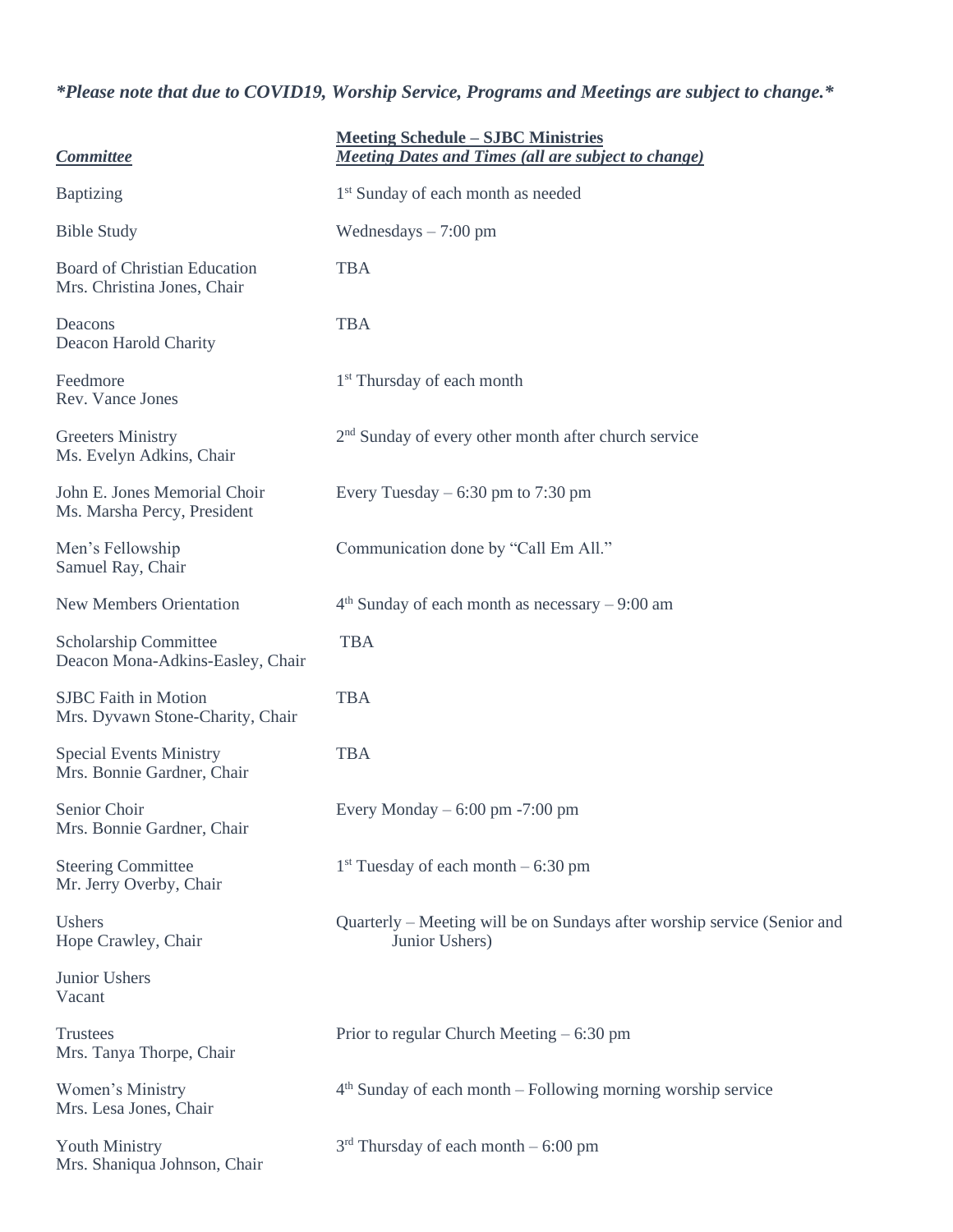| <b>January</b>                                                                                                                                                                                |                                                                         |  |
|-----------------------------------------------------------------------------------------------------------------------------------------------------------------------------------------------|-------------------------------------------------------------------------|--|
| "but they that wait upon the Lord shall renew their strength; they shall mount up with wings as eagles; they shall run,<br>and not be weary; and they shall walk, and not faint" Isaiah 40:31 |                                                                         |  |
| January 2 <sup>nd</sup>                                                                                                                                                                       | First Sunday in 2022                                                    |  |
| January 6 <sup>th</sup><br>(Thursday)                                                                                                                                                         | Feedmore                                                                |  |
| January 9th                                                                                                                                                                                   | <b>Program Development Training</b><br><b>Steering Committee</b>        |  |
| January 16 <sup>th</sup>                                                                                                                                                                      | <b>SJBC MLK Observance</b><br><b>BHM</b> Committee                      |  |
| January 17th<br>(Monday)                                                                                                                                                                      | Martin Luther King Day Observance – County Wide<br><b>TBA</b>           |  |
| January 30 <sup>th</sup>                                                                                                                                                                      | Men's Fellowship Meeting<br>Scholarship Sunday<br>Scholarship Committee |  |

| <b>February</b><br>Black History Month - Jason Overby, Chair<br>"Therefore if any man be in Christ, he is a new creature: old things are passed away; behold, all things are become<br>new. 2 Corinthians 5:17 |                                                                               |  |
|----------------------------------------------------------------------------------------------------------------------------------------------------------------------------------------------------------------|-------------------------------------------------------------------------------|--|
| February 3rd<br>(Thursday)                                                                                                                                                                                     | Feedmore                                                                      |  |
| February 6th                                                                                                                                                                                                   | <b>Black History Month Kickoff</b>                                            |  |
| February 9th<br>(Wednesday)                                                                                                                                                                                    | 18 <sup>th</sup> Year of Remembrance of Burning of St. John                   |  |
| February $13th$                                                                                                                                                                                                | <b>BHM</b> Presentation                                                       |  |
|                                                                                                                                                                                                                | "Go Red Sunday"<br>Women's Ministry                                           |  |
|                                                                                                                                                                                                                | Joint Worship Service with Samaria Baptist Church<br>Rev. Ellsworth Tait, TBA |  |
| February 20 <sup>th</sup>                                                                                                                                                                                      | <b>BHM</b> Presentation                                                       |  |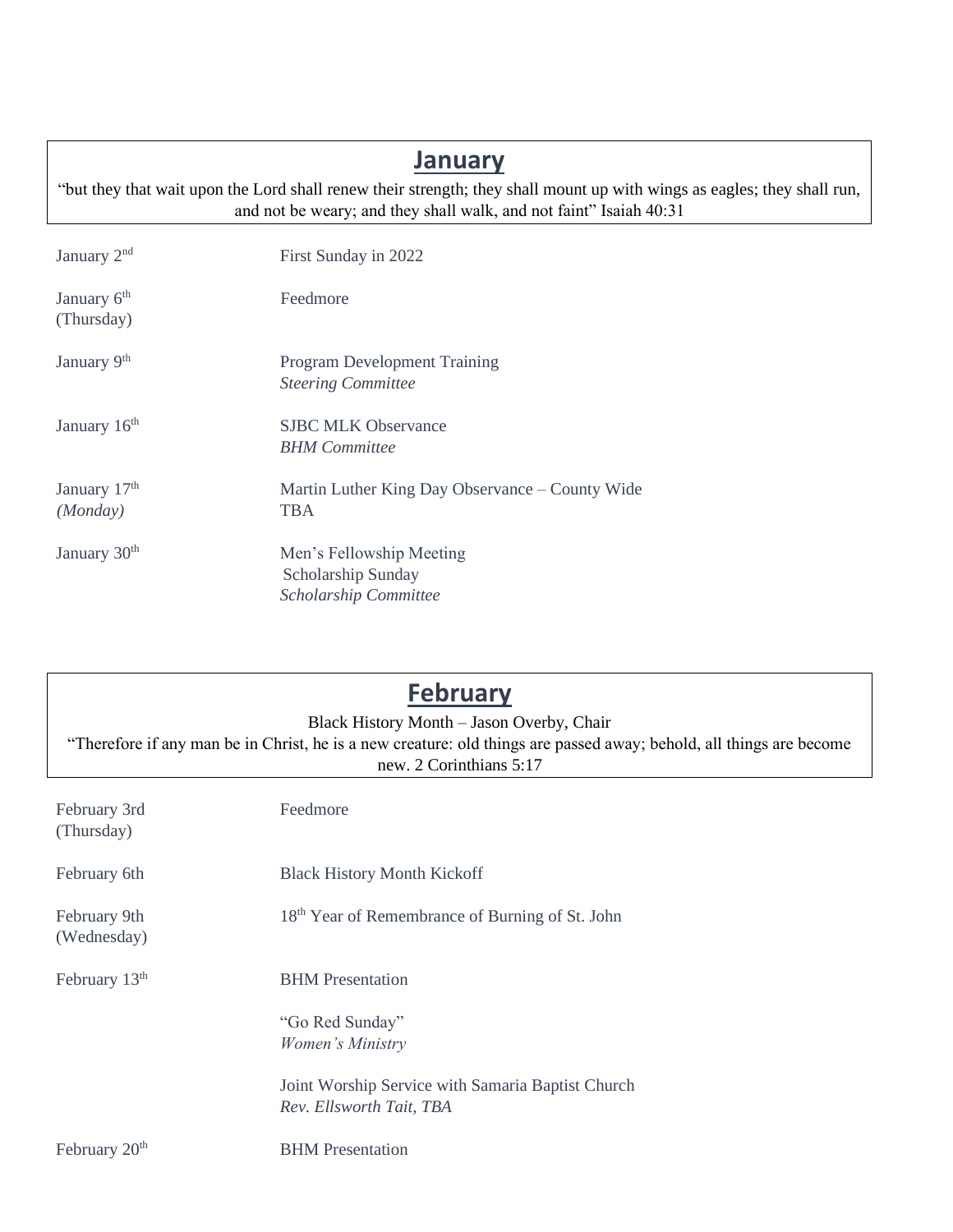#### Christian Education / Youth Ministry Event

February 24<sup>th</sup> Church Business Meeting (Thursday)

February 27<sup>th</sup> BHM Presentation

## **March**

" Humble yourselves therefore under the mighty hand of God, that he may exalt you in due time :" 1 Peter 5:6

| March 2 <sup>nd</sup><br>(Wednesday) | <b>廿Ash Wednesday</b>                                                           |
|--------------------------------------|---------------------------------------------------------------------------------|
| March 3rd<br>(Thursday)              | Feedmore                                                                        |
| March 6th                            | 守1 <sup>st</sup> Sunday in Lent                                                 |
|                                      | State of the Church – immediately following worship service<br>Oliver Whitehead |
| March $13th$                         | $\mathbf{\hat{u}}$ 2 <sup>nd</sup> Sunday in Lent                               |
|                                      | Women's Day Program<br>Women's Ministry                                         |
|                                      | Day Light Savings Time Begins                                                   |
| March 20 <sup>th</sup>               | $\Phi$ 3 <sup>rd</sup> Sunday in Lent                                           |
| March 27 <sup>th</sup>               | $\Phi$ 4 <sup>th</sup> Sunday in Lent                                           |

### **April**

"Jesus said unto her, I am the resurrection, and the life: he that believeth in me, though he were dead, yet shall he live: John 11:25

April 3rd

th Sunday in Lent

April 7<sup>th</sup> Feedmore (Thursday)

April  $10^{\text{th}}$  **+ Palm Sunday**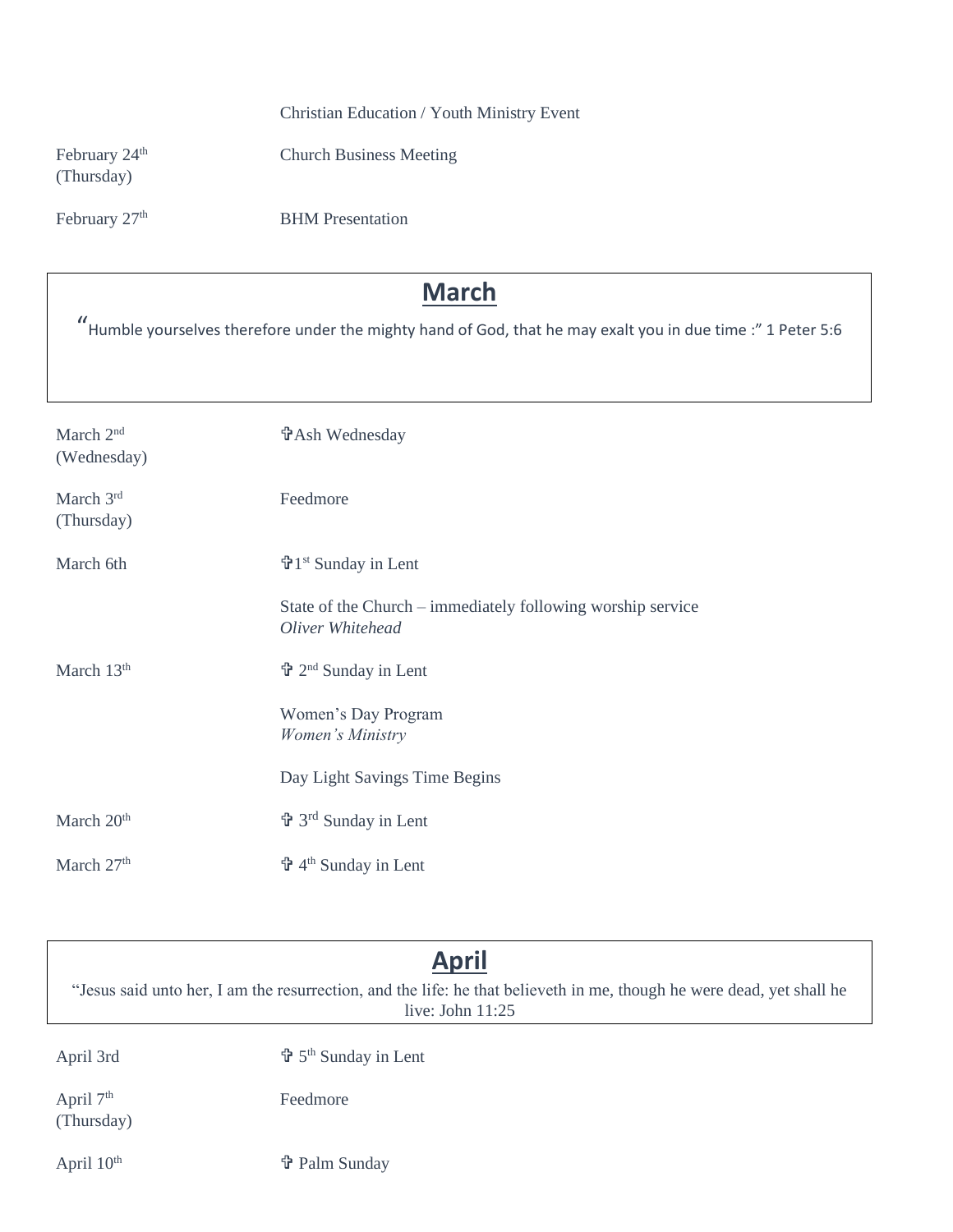| April $11^{th} - 14^{th}$<br>(Monday-Thursday) | <b>t</b> Holy Week                                                                                                        |
|------------------------------------------------|---------------------------------------------------------------------------------------------------------------------------|
| April 15 <sup>th</sup><br>(Friday)             | <b>th</b> Good Friday                                                                                                     |
| April 17th                                     | <b>t</b> Easter                                                                                                           |
|                                                | Sunrise Easter Service – 6:30 am, TBA<br>No Greater Love                                                                  |
|                                                | SJBC Easter Service – 9am                                                                                                 |
| April 24th                                     | Mens Fellowship Meeting<br>Senior Citizens Activity – immediately following morning worship service<br>Carol Baker, Chair |
| April 28 <sup>th</sup><br>(Thursday)           | <b>Church Business Meeting</b>                                                                                            |

## **May**

"But the fruit of the Spirit is love, joy, peace, longsuffering, gentleness, goodness, faith, meekness, temperance: against such there is no law." Galatians 5:22-23

| May $1st$                   | Women's Dinner - after church service<br>Men's Fellowship      |
|-----------------------------|----------------------------------------------------------------|
| May $5th$<br>(Thursday)     | Feedmore                                                       |
|                             | National Day of Prayer                                         |
| May $8th$                   | Mother's Day Service - 9:00 am                                 |
| May $14^{th}$<br>(Saturday) | Linda Washington and Donna Overby, Co-Chairs<br>Relay for Life |
| May $22nd$                  | St. Jude Sunday of HOPE<br>Chair, TBA                          |
| May $29th$                  | Scholarship Sunday                                             |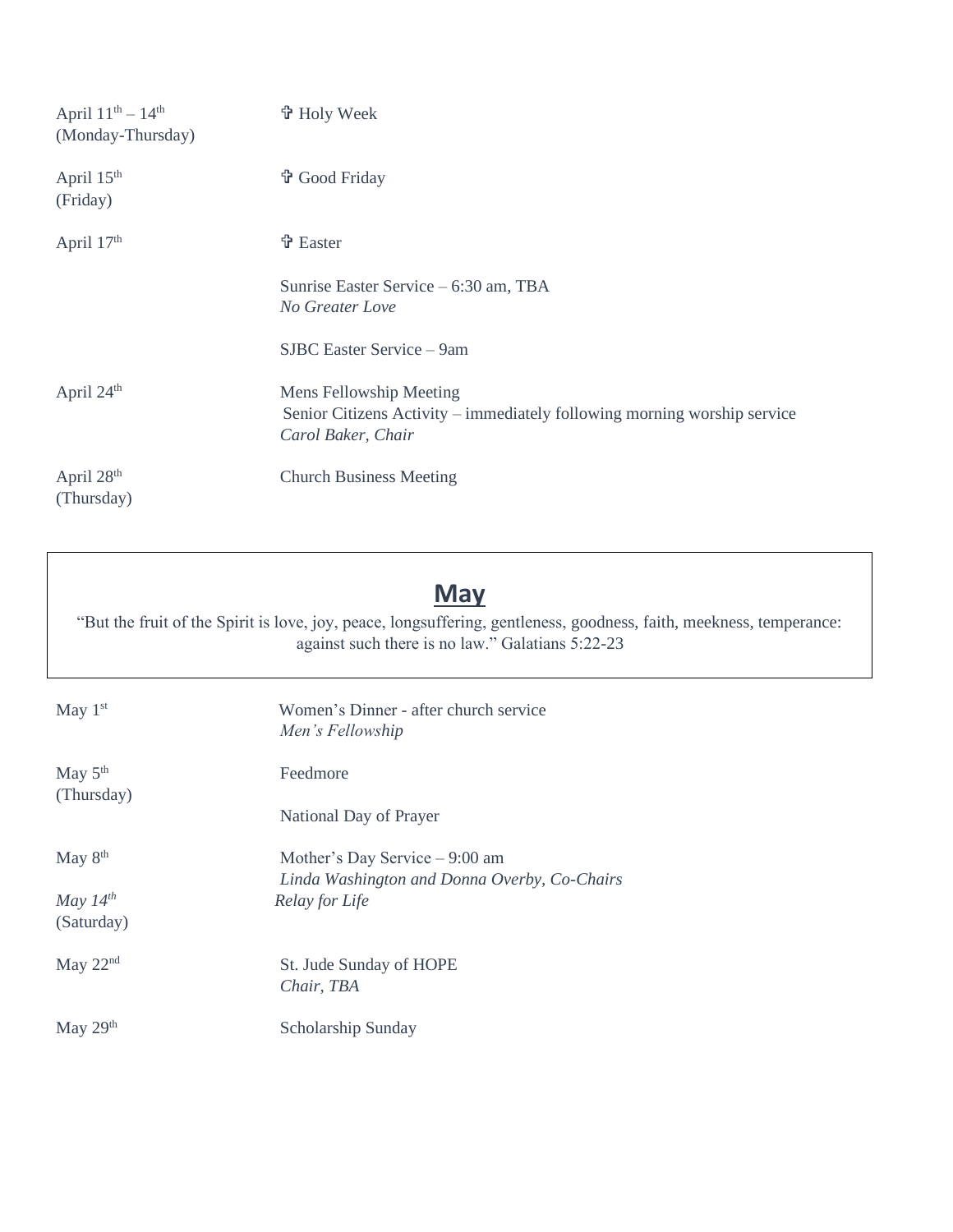### **June**

"Train up a child in the way he should go: and when he is old, he will not depart from it." Proverb 22:6

June 2<sup>nd</sup> (Thursday) Feedmore

| June $5th$  | <b>NAACP</b> Emphasis Sunday<br>Deacon Byron Adkins, Sr., Chair |
|-------------|-----------------------------------------------------------------|
| June $12th$ | Children's Day Program<br>Youth Ministry, Chair                 |
|             | <b>Christian Education / Youth Event</b>                        |

| June $18th$               | Father's Day Weekend - Father's Day Fish Fry                             |
|---------------------------|--------------------------------------------------------------------------|
| (Saturday)                | Monroe Glover and Justin Washington, Co-Chairs                           |
| June $19th$               | Father's Day Weekend - Father's Day Service – 9:00 am                    |
| June $23rd$<br>(Thursday) | <b>Church Business Meeting</b>                                           |
| June $26th$ - June $29th$ | 123 <sup>rd</sup> Annual Session & Congress of Christian Faith Formation |
| $(Sunday - Wednesday)$    | Baptist General Convention of Virginia, Richmond Marriott Downtown       |

# **July**

"Now learn a parable of the fig tree; when her branch is yet tender, and putteth forth leaves, ye know that summer is near:" Mark 13:28

| July $3^{\text{rd}} - 9^{\text{th}}$<br>$(Sunday - Saturday)$ | No Meetings or Practices                                                                    |
|---------------------------------------------------------------|---------------------------------------------------------------------------------------------|
| July $7th$<br>(Thursday)                                      | Feedmore                                                                                    |
| July $18^{th}$ - July $22^{nd}$<br>$(Monday-Friday)$          | Vacation Bible School $-5:30$ pm $-8:00$ pm<br>Christian Education, Christina Jones - Chair |
| July $30th$<br>(Saturday)                                     | Annual Church Wide Clean-up $Day - 7:00$ am<br>Men's Fellowship                             |
| July $31st$                                                   | Scholarship Sunday / Educators Appreciation Sunday<br>Scholarship Committee                 |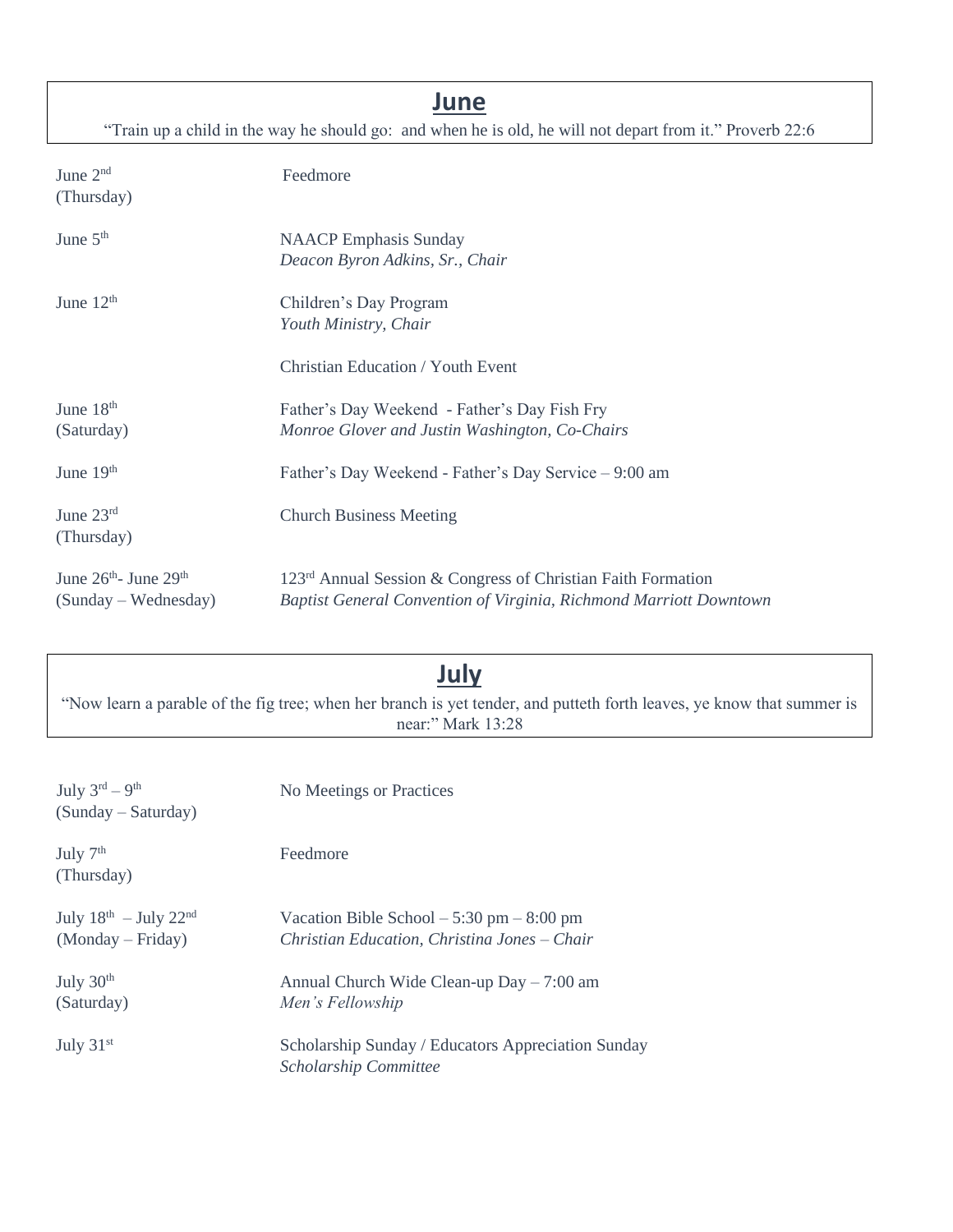### **August**

"Submit yourselves therefore to God. Resist the devil, and he will flee from you." James 4:7

August 4<sup>th</sup> Feedmore (Thursday)

| August 7 <sup>th</sup>                             | Homecoming Services            |
|----------------------------------------------------|--------------------------------|
| August $8^{th} - 11^{th}$<br>$(Monday - Thursday)$ | <b>Revival Services</b>        |
| August 25 <sup>th</sup><br>(Thursday)              | <b>Church Business Meeting</b> |

## **September**

"Then saith he unto his disciples, the harvest truly is plenteous, but the labourers are few;" Matthew 9:37

| September 1 <sup>st</sup><br>(Thursday) | Feedmore                                                                      |
|-----------------------------------------|-------------------------------------------------------------------------------|
| September (TBA)<br>(Saturday)           | Womens' Fishing Trip                                                          |
| September 17 <sup>th</sup>              | Family and Friends Weekend<br>Samuel Ray, Chair                               |
| September 18 <sup>th</sup>              | Family and Friends Day / Weekend                                              |
|                                         | Sickle Cell Anemia Awareness Sunday<br>Bernice Adkins, Chair                  |
|                                         | 125 <sup>th</sup> Church Anniversary                                          |
|                                         | Joint Worship Service with Samaria Baptist Church<br>Rev. Ellsworth Tait, TBA |

## **October**

\*\*Clergy Appreciation Month\*\* \*\*Breast Cancer Awareness Month\*\* "And he said unto them, Go yet into all the world, and preach the gospel to every creature." Mark 16:15

October 2 nd

 Clergy Appreciation Sunday *Steering Committee*

Breast Cancer Awareness Sunday *Women's Ministry*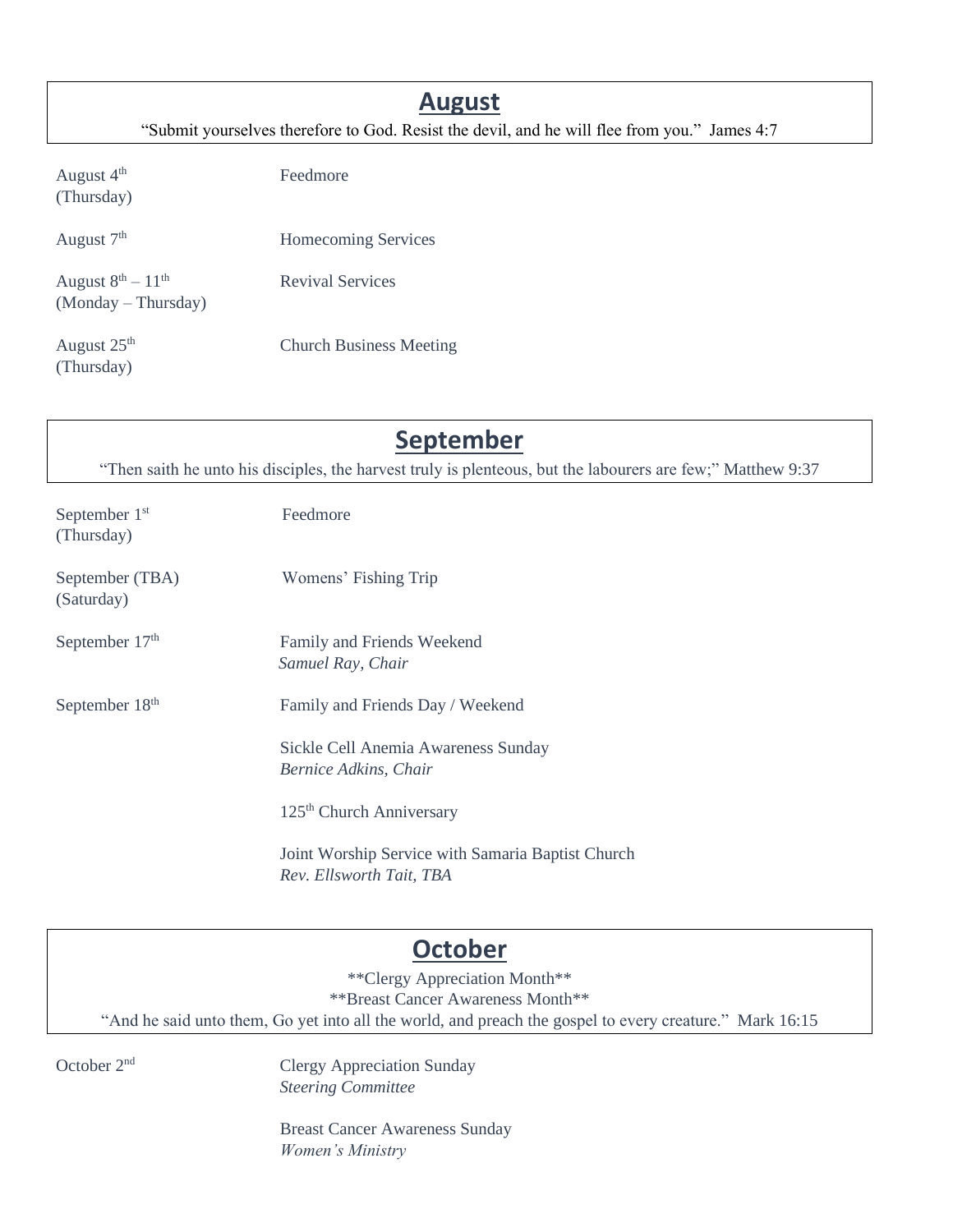| October 6 <sup>th</sup><br>(Thursday)  | Feedmore                                                                          |
|----------------------------------------|-----------------------------------------------------------------------------------|
| October 9 <sup>th</sup>                | Men's Day<br>Men's Fellowship - Fundraiser                                        |
| October 15 <sup>th</sup><br>(Saturday) | SJBC Gala – Tentative<br>Steering Committee, Gala Committee - Steve Banks         |
| October 16 <sup>th</sup>               | Pastor's $20th$ Anniversary $-11:00$ am<br>Deacons and Steering Committee, Chairs |
| October 21 <sup>st</sup><br>(Friday)   | <b>Girls Empowerment</b><br>LaToya Johnson-Davis, Chair                           |
| October $22nd$<br>(Saturday)           | <b>Harvest Festival</b><br><b>Christian Education / Youth Ministry</b>            |
| October 23rd                           | <b>Emergency Response Sunday</b><br>James Johnson, Chair                          |
| October 27 <sup>th</sup><br>(Thursday) | <b>Church Business Meeting</b>                                                    |
| October $30th$                         | Scholarship Sunday<br>Scholarship Committee                                       |

# **November**

"In everything give thanks: for this is the will of God in Christ Jesus concerning you:" 1 Thessalonians 5:18

| November $3rd$<br>(Thursday)  | Feedmore                                                    |
|-------------------------------|-------------------------------------------------------------|
| November 6 <sup>th</sup>      | Mens Fellowship Meeting<br>Daylight Savings Time Ends       |
| November $13th$               | Veterans Day Program<br>Felicia and Bryant Wyatt, Co-Chairs |
| November $17th$<br>(Thursday) | <b>Church Business Meeting</b>                              |
| November $19th$<br>(Saturday) | Friendsgiving<br>Missionary Ministry                        |
| November $20th$               | Cancer Awareness Sunday                                     |
|                               | Christian Education / Youth Event                           |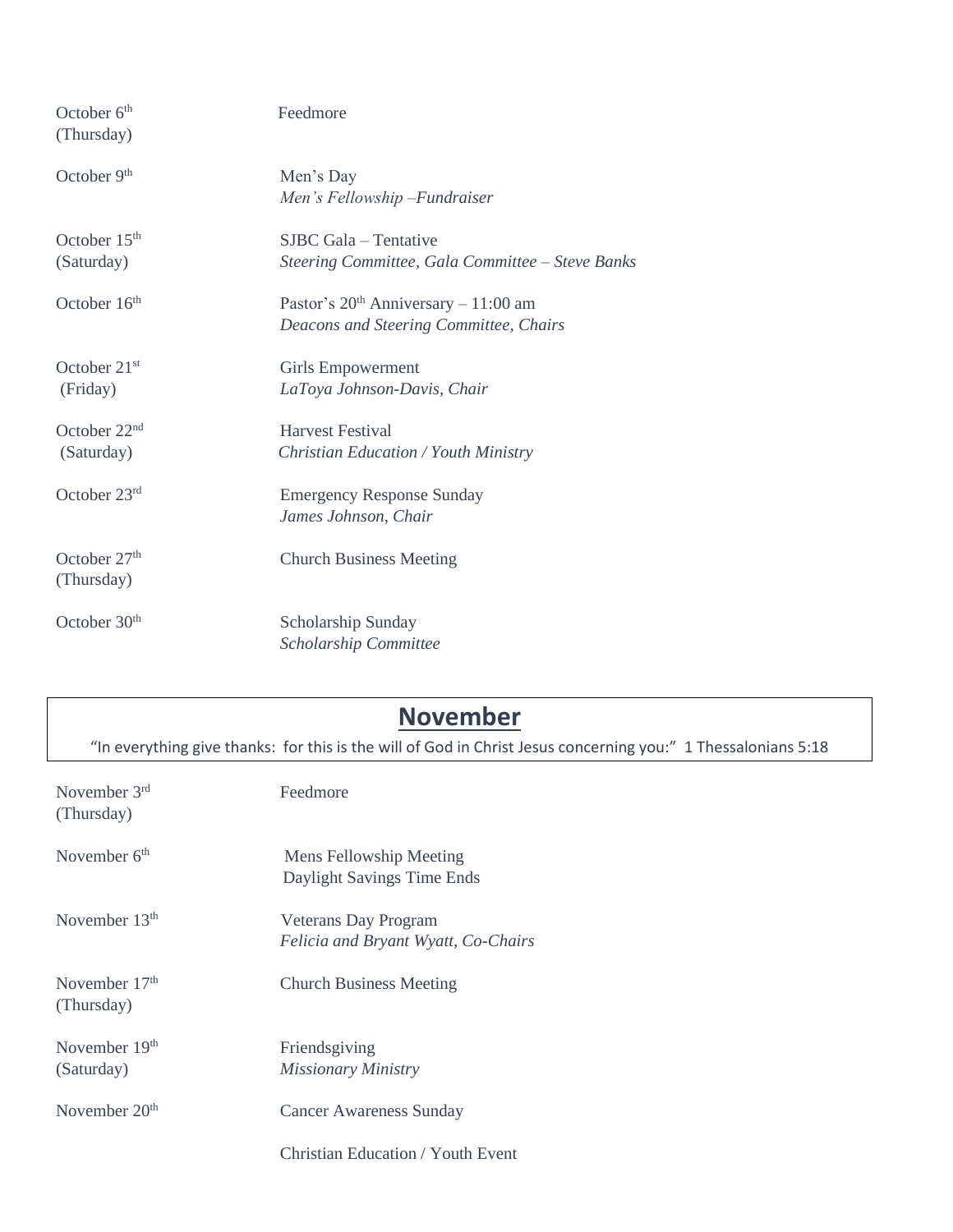| November $23rd$ | No Greater Love Thanksgiving Service                |
|-----------------|-----------------------------------------------------|
| (Wednesday)     | No Greater Love - TBA                               |
| November $24th$ | Star of the East Thanksgiving Service               |
| (Thursday)      | Star of the East Baptist Association                |
| November $27th$ | $\mathbf{\hat{F}}$ 1 <sup>st</sup> Sunday of Advent |

# **December**

"Behold, a virgin shall be with child, and shall bring forth a son, And they shall call his name Emmanuel, which being interpreted is, God with us." Matthew 1:23

| December 1 <sup>st</sup><br>(Thursday)  | Feedmore                                   |
|-----------------------------------------|--------------------------------------------|
| December $3rd$<br>(Saturday)            | <b>Outreach Dinner</b><br>Women's Ministry |
| December $4th$                          | † Second Sunday of Advent                  |
| December 11 <sup>th</sup>               | † Third Sunday of Advent                   |
| December 18 <sup>th</sup>               | <b>廿 Fourth Sunday of Advent</b>           |
|                                         | Christmas Program<br><b>Youth Ministry</b> |
| December $29th - Jan 1st$               | NO MEETINGS OR PRACTICES                   |
| December $25th$                         | <b>廿 Christmas</b>                         |
| December 31 <sup>st</sup><br>(Saturday) | Watch Night Service $-6:00$ pm             |

If you have any questions about any information on the calendar, please contact a member of the Steering Committee.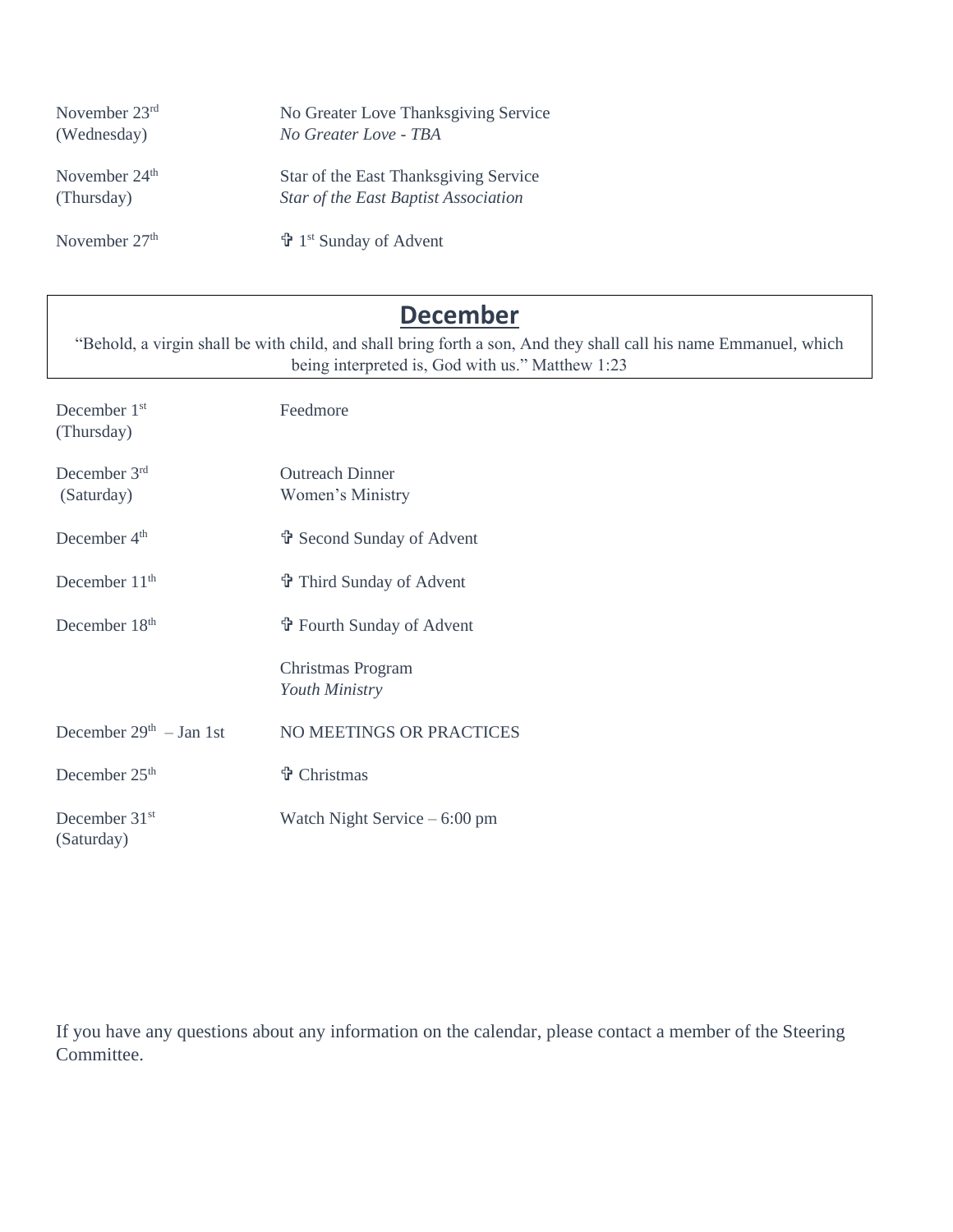#### **STEERING COMMITTEE MEMBERS**

Mr. Jerry Overby-Chair Mr. Steven Banks Mrs. Paula Stone, Vice-Chair Mrs. Latoya Johnson-Davis Mrs. Shaniqua Johnson, Secretary Mrs. Bonnie Gardner Dea. Byron Adkins, Sr. Mrs. Donna Overby Mrs. Bernice Adkins Mrs. Tanya Thorpe

### **ATTENTION COMMITTEE CHAIRS**

Please e-mail all information for your program to sj-bc@hotmail.com by the Wednesday prior to the Sunday program. If you do not have e-mail, call the Clerk or Church Secretary. You MUST contact the Pastor prior to making contact with guest ministers or speakers. Also, contact the Pastor and clerk if you would like to make any changes to the normal order of service.

#### **Committee chairs:**

- 1. Please form your committee early and plan your program.
- 2. You may want to meet several times to discuss and plan your program. We want all committees to have a successful program.
- 3. Please be prepared to present your program plans to the Steering Committee **2 months prior to your program** so they can assist you.
- 4. Funding may be available for your program. Contact financial analysts approximately one month prior to event to determine funding availability.

#### **Communication:**

1. If you need to meet or practice for a program that is NOT during normal worship service hours –fill out a facility use form in advance:

\* Please see Herschel Jones or Welton Smith to fill out the paperwork to have one of them open the church. The chair of deacons is responsible for coordination of these events. If your **program** is not during normal worship service you will need to have one of them there to run the sound system. *Do not take for granted they will be at the program.* 

- 2. Inform Rev. Tait if you plan to have a guest minister/speaker or our Associate Pastor to speak for your assigned program.
- 3. For kitchen use, please contact the Chair of the Hospitality Committee, Dea. Thomas Jones, two weeks in advance.
- 4. Any correspondence to outside churches, news media outlets, or individuals should come from the Clerk's office.

#### **Contact Phone Numbers:**

Pastor-Rev. Ellsworth Tait – 674-1644 Chair of Deacons-Dea.Thomas Jones III-829-5341 Event Coordinator-Vacant Hospitality/Kitchen-Dea. Thomas Jones III– 829-5341 Maintenance-Vacant Building Access-Herschel Jones – 829-6661